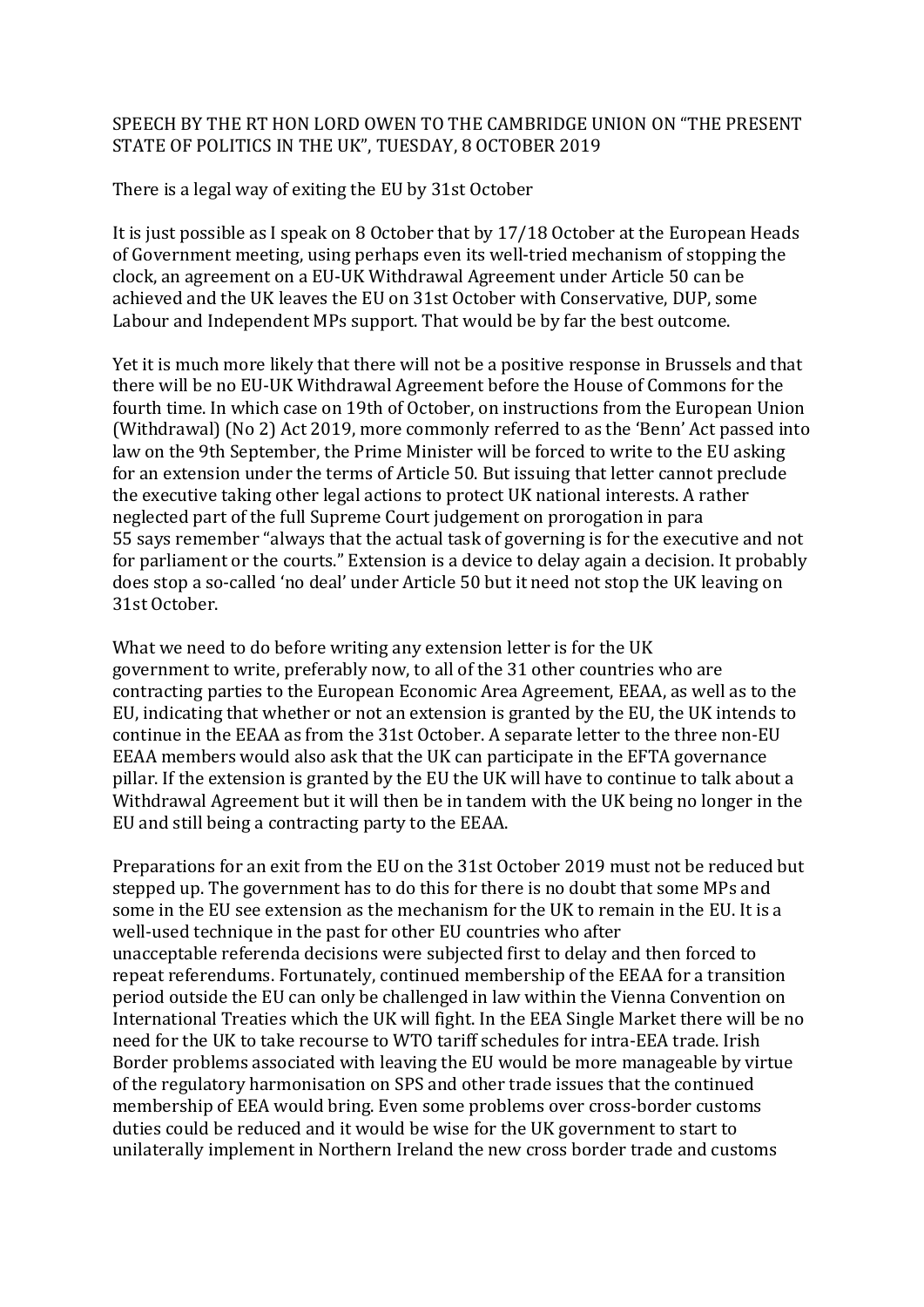provisions suggested to the EU as part of the Withdrawal Agreement by Prime Minister Boris Johnson.

Throughout the last three years I urged Theresa May not to foreclose the option of transitioning out of the EU through the EEAA option as we leave the EU because I believe all of Europe would benefit from an EEA transition rather than to leave with no deal at all.

It is important to recognise that the former Prime Minister came very close in March 2018 to submitting the necessary letter giving the mandatory 12-month notice, but at the last moment our Ambassador in Oslo was stood down from delivering the signed letter from Theresa May. That letter would never have been even contemplated if it was not thought to be legally desirable before signing a Withdrawal Agreement under Article 50 a year later as she planned to do.

Without having delivered the letter the former Prime Minister has fortunately, intentionally or unintentionally, left open the option of our continuing membership of the EEA but outside the EU. In an EU extension period the UK can compare any likely Withdrawal Agreement stemming from those talks with continuing in the EEAA, having control of our own fishing negotiations on conservation and other fishing matters and starting our own trade negotiations with other non-EU countries worldwide.

Single Market transitional arrangements underpinned by the European Economic Area Agreement is something which we were anyhow continuing under the terms of all the drafts of the Withdrawal Agreement so far, albeit in an attenuated form since it prevents us from exercising our rights on fishing and to enter free trade agreements. This relationship to the EEA was purposely obscured for those MPs who wanted to pretend that there was no involvement with the Single Market for a transition period in all the three Withdrawal Agreements offered to us by the EU. Had we accepted without giving the statutory notice we would have claimed it was justified by saying de facto we were still in the EEAA in the Withdrawal Agreement.

The minor legislative changes necessary eventually for completing this move for the UK leaving the EU simply mirror the changes but in the opposite direction to when Austria, Finland, and Sweden, members of EFTA, acceded to the EU. The changes in legislation then were so minor that the legislative changes to the Treaty were not completed for nine years. So, there is no need at this stage to put these minor changes about non-EU membership into the European Union (Withdrawal) Act 2018 which states we are leaving our current status as EU members of the EEA. It is noteworthy that Croatia is already in a different category for EEA membership called 'provisional'. What is being done is making a minor adjustment to an existing Treaty and such international documents quite often only make the legislative adjustments much later.

Given the build-up of negativity in the EU over whether a Withdrawal Agreement under Article 50 can be negotiated 20 Days before the 31st, now is a good time to indicate to all EEAA members, including the three non-EU members, that we will be continuing our membership but as a non-EU member after 31st October. This non-EU EEAA transition period can in no way be reasonably depicted as 'crashing out' of the EU. In the absence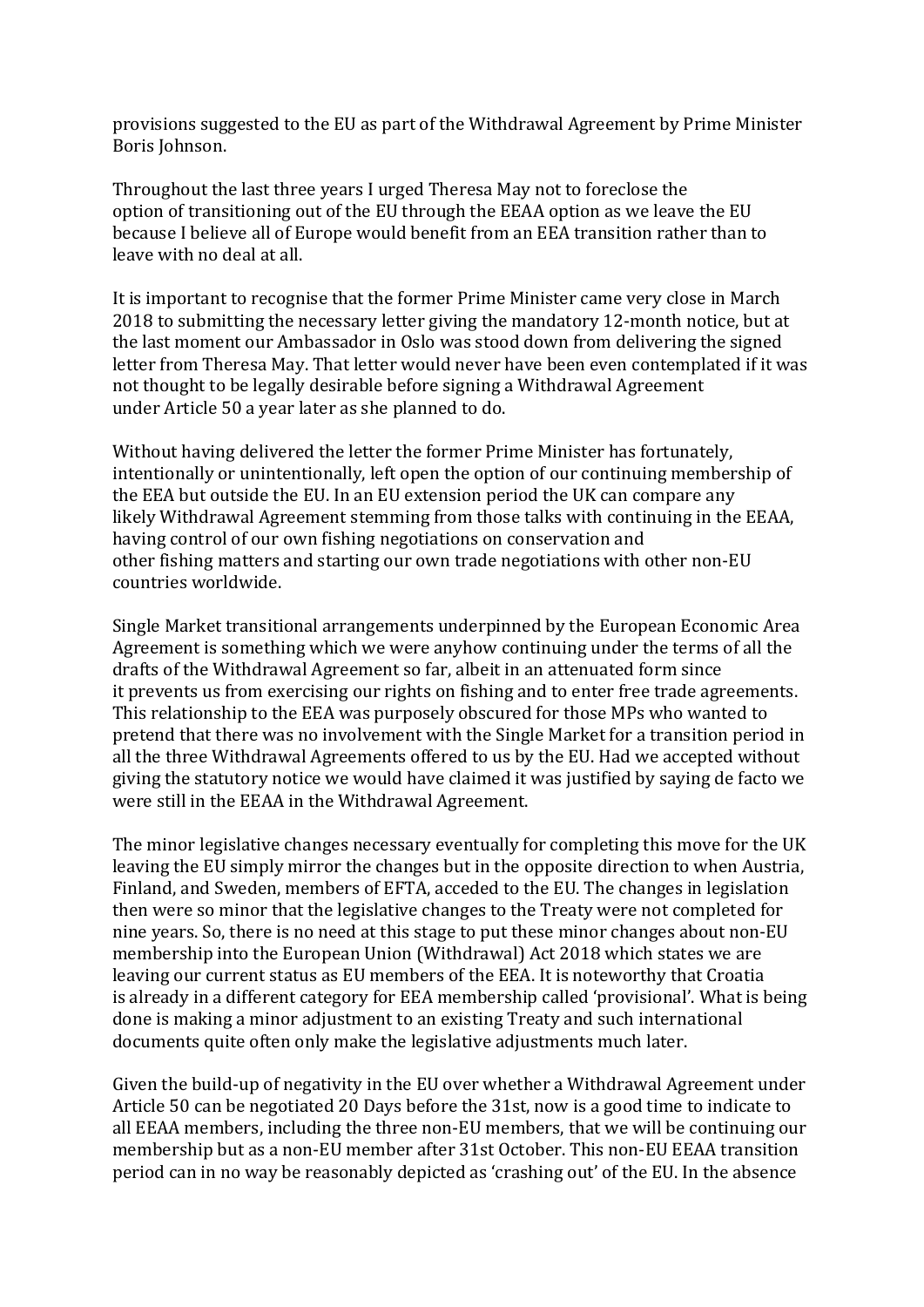of agreement under Article 50 it takes every possible measure open to us to soften leaving while not being forced into an EU customs union. It renders the Irish backstop null and void which all along has in reality challenged the core principle of consensus between the parties to the Good Friday Agreement. After a period of adjustment non-EU EEA membership for the UK during the transition offers a better chance of restoring consensus in Northern Ireland and it is a weakness in the Good Friday Agreement that the Assembly can stay suspended for such a long period and one we all need to try to bring to an end.

What was never given any civil service consideration by David Cameron's government was Article 50. He simply announced we would exit through it without any understanding of the very nature of Article 50. It is not a conventional international negotiation. It was designed by two distinguished figures, the former UK diplomat, Lord Kerr, and by the former Italian Prime Minister, Giuliano D'Amato, both ardent federalists who have made it abundantly clear in public and private that their design of the Article 50 for the Lisbon Treaty was deliberately weighted against the country wishing to leave the EU, in a way that no sensible government would ever invoke it. I have never ceased to argue that the UK should not have used Article 50 of the Lisbon Treaty, since it was a mechanism fraught with so much difficulty for us and that we should have exited through the arbitration procedures within the terms of the Vienna Convention on International Treaties.

The crucial error that the UK Government made in presenting their case before the Supreme Court which started on 17 September 2019 following the government decision on a long prorogation of Parliament on 9 September was in not demonstrating that the concept of Parliamentary sovereignty involves much more than just how long and when Parliament sits. It involves governing in a complex increasingly international world.

We in the UK have evolved over the centuries two separate systems: firstly a separation of powers between the judiciary and parliament; and secondly, a fusion of powers between the executive, consisting mainly of MPs on the frontbench of the House of Commons, and the official Opposition who communicate through the "usual channels" and backbench MPs from different parties as well as a few independents. The current deadlock in Parliament and postponement of exiting the EU after the referendum, which has gone on for three years, has meant that the functioning of the fusion of powers between the executive and MPs has broken down and that should have been stated from the outset by government lawyers to the Supreme Court.

The government should have understood from the start that the Supreme Court was going to be very wary, in the light of the long delay over Brexit and the arguments over independence for Scotland, of simply coming out against the decision of the Inner House of the Court of Session in Scotland on grounds of precedent. Lady Hale summarised the Scottish judgement that the case was "justiciable, that it was motivated by the improper purpose of stymying Parliamentary scrutiny of the Government, and that it, and any prorogation which followed it, were unlawful and thus void of no effect." Lady Hale went on to say in giving the Supreme Court's own judgement, "It is impossible for us to conclude, on the evidence which has been put before us, that there was any reason  $-$  let alone a good reason – to advise Her Majesty to prorogue Parliament for five weeks. We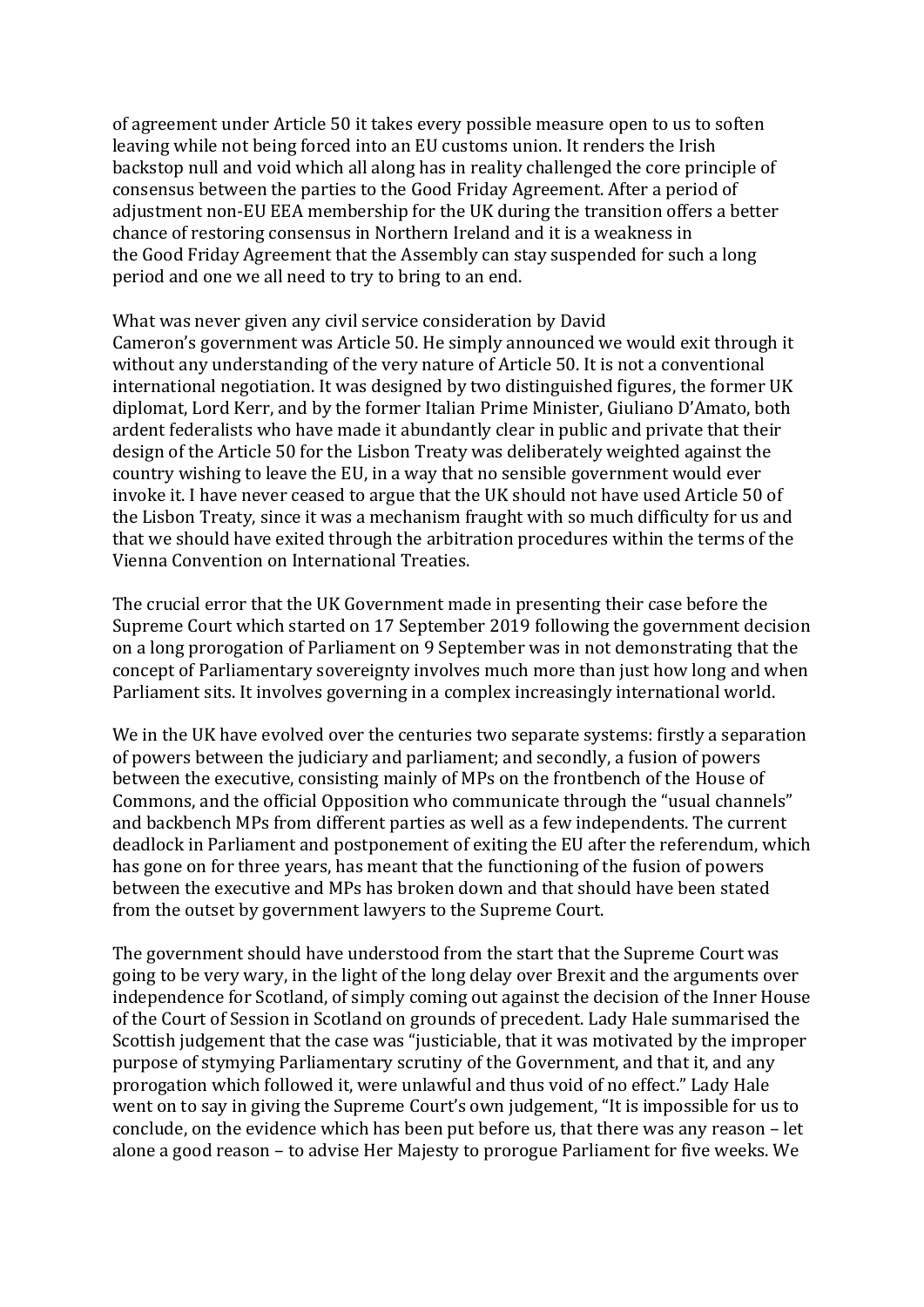cannot speculate, in the absence of further evidence, upon what such reasons might have been. It follows that the decision was unlawful."

Perhaps history will show that the Supreme Court's sensitivity, in this case to the Scottish Court's different legal position, saved the union of Scotland with England and Wales and bought time for what must surely follow in terms of constitutional change UK-wide reforms but it did not help to achieve an agreed EU-UK Withdrawal Agreement.

Why were there no witness statements produced in the latter part of the hearing as were repeatedly asked for by Lord Pannick? It seemed that government lawyers had convinced politicians in government that a simple rerun of the arguments in the High Court of England and Wales would be sufficient, where the three justices chaired by the Lord Chief Justice had delivered a judgement that the issue was not justiciable in a court of law.

The fact that the Withdrawal document proposed by 27 EU countries has been defeated three times by the present Parliament raises profound questions for the government about UK MPs readiness to ever endorse the EU referendum decision. This political change in the conduct of government and accountability to Parliament following a referendum should have been the central argument raised by government lawyers during the hearings in the Supreme Court to explain the background to the decision of the government on prorogation. Nor did they bring before the Supreme Court the government's view, repeatedly expressed in Parliament and elsewhere, that Speaker Bercow, whose favourable views on the UK's continued membership of the EU he had made abundantly clear, had called in question the most precious attribute of a Speaker namely, their impartiality. Nor did the government in the Supreme Court question in depth the legality of the very recent but highly relevant changed procedure of the House of Commons allowing the 'Benn' Act to pass rapidly into law on 9 September 2019. Nor did they challenge the Cooper/Letwin Act passed earlier. The Supreme Court was never told in unequivocal terms that prorogation was a failsafe against this type of legislation affecting the ability of Her Majesty's Government to fulfil the referendum result through Article 50. Now it may be argued these events coming after prorogation were not relevant to the case, but clever advocacy could have got around that objection.

Lady Hale quoted the words of Lord Bingham: "the conduct of government by a Prime Minister and Cabinet collectively responsible and accountable to Parliament lies at the heart of Westminster democracy." Would that it was that simple. Firstly, nothing has done more to change Westminster democracy than the UK being in the European Community, now European Union, from 1973-2019.

Secondly, the classic description of Cabinet collective responsibility and accountability has been changed, as is well documented in the Iraq Inquiry and by its chairman, Sir John Chilcot. It has given way to "sofa government" in 2002-2007 where "things were decided without reference to Cabinet." Some of those security decisions taken without any papers were very important. Also, papers were not circulated in advance which is also very important, reducing the capacity of those few Cabinet Ministers who were attending to be briefed by their departments. That was the situation also in the all-day Chequers Cabinet meeting on the EU which Theresa May held on 6 July 2018.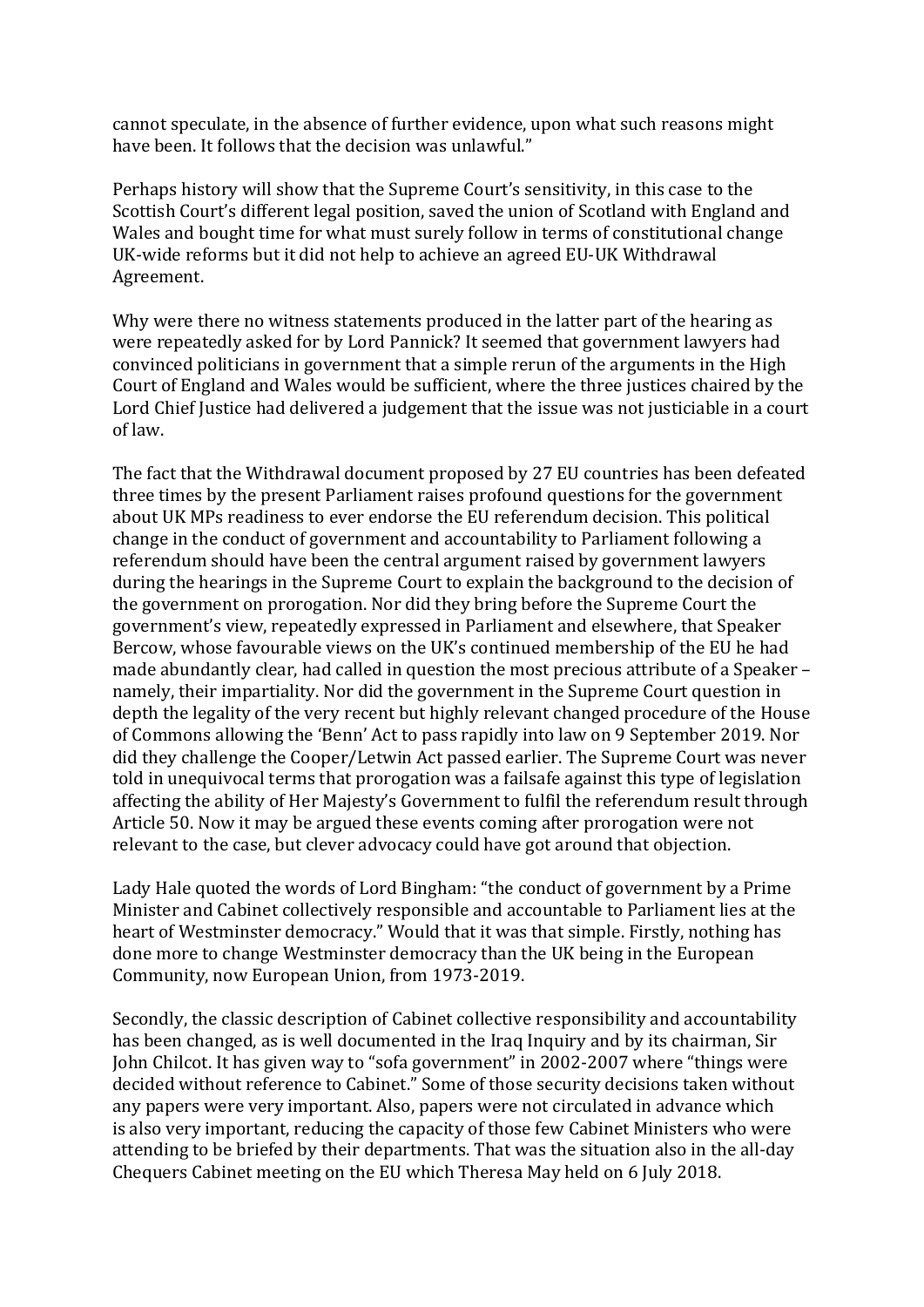Cabinet government has been progressively bypassed by Prime Ministerial decisionmaking in different ways ever since Tony Blair tried to ape within No 10 a Presidential system of government, soon after winning the second General Election in 2001. He brought into No 10, as distinct to the Cabinet Office, two very senior diplomats to create an independent machinery to allow him personally to conduct foreign defence and security policy as well as European policy. This system has been retained in part and by the Prime Minister now chairing the new National Security Council introduced by David Cameron.

Even the controversial decision to prorogue Parliament under Prime Minister Johnson was made before the Cabinet was informed. Progressively, this sidelining of Cabinet has led to a fundamental disconnection between the executive and MPs in general.

A most dramatic change in the executive's capacity to govern came with the introduction of the Fixed Term Parliament Act in May 2011 as a response to the creation of the coalition government between the Conservatives and the Liberal Democrats in 2010. At a stroke the convention that a Prime Minister who had been in office for more than six months had the right to ask the Queen for a dissolution of Parliament was overridden by a complex procedure that was not fully spelt out in the legislation during any 14 day period between the loss of two confidence motions. In that period a majority of MPs appear to believe it may allow a House of Commons, that has been unable to decide on how to implement the referendum decision to leave the EU, to perpetuate its existence with a new government perhaps even lasting until June 2022 unless two-thirds of the 650 members of the House of Commons vote for a dissolution of this Parliament. This would stretch our constitution to breaking point and in such a deadlock in present circumstances there must be a General Election. MPs have already voted twice on whether to have a dissolution and General Election prior to 31st October and the result was fewer than two-thirds of MPs voted for a dissolution on 4 September 2019 and only 293 MPs voted in favour on 10 September.

Had the Fixed Term Act legislation been matched by the introduction of proportional representation for the Westminster Parliament during the period of the coalition government prior to 2015, then the legislation might have been constitutionally sustainable. But the Liberal Democrats accepted the Alternative Vote, which is not proportional, and the referendum in May 2011 was heavily lost. In the light of that referendum vote, the Fixed Term legislation, for the good governance of the country, should have been repealed by the incoming majority government under Prime Minister David Cameron in 2015. There is a strong case for its repeal to be included in the Queen's Speech on 14 October and if Labour MPs would support it, it could also have an agreed date on which a dissolution would be applied for to the Queen, and quickly carried through both Houses of Parliament.

Another massive change in the relationship between the executive and MPs in the Westminster Parliament and the people of this country has been the introduction of referendums. First introduced by Edward Heath on 8 March 1973 for Northern Ireland, this right to periodic referendums was further reinforced in the Good Friday Agreement of 1998 and this was followed by a referendum in 1999. The first actual UK-wide referendum was held in 1975 on whether the country should stay in the European Union. The overwhelming Yes vote was helped by cross party agreement to stay in the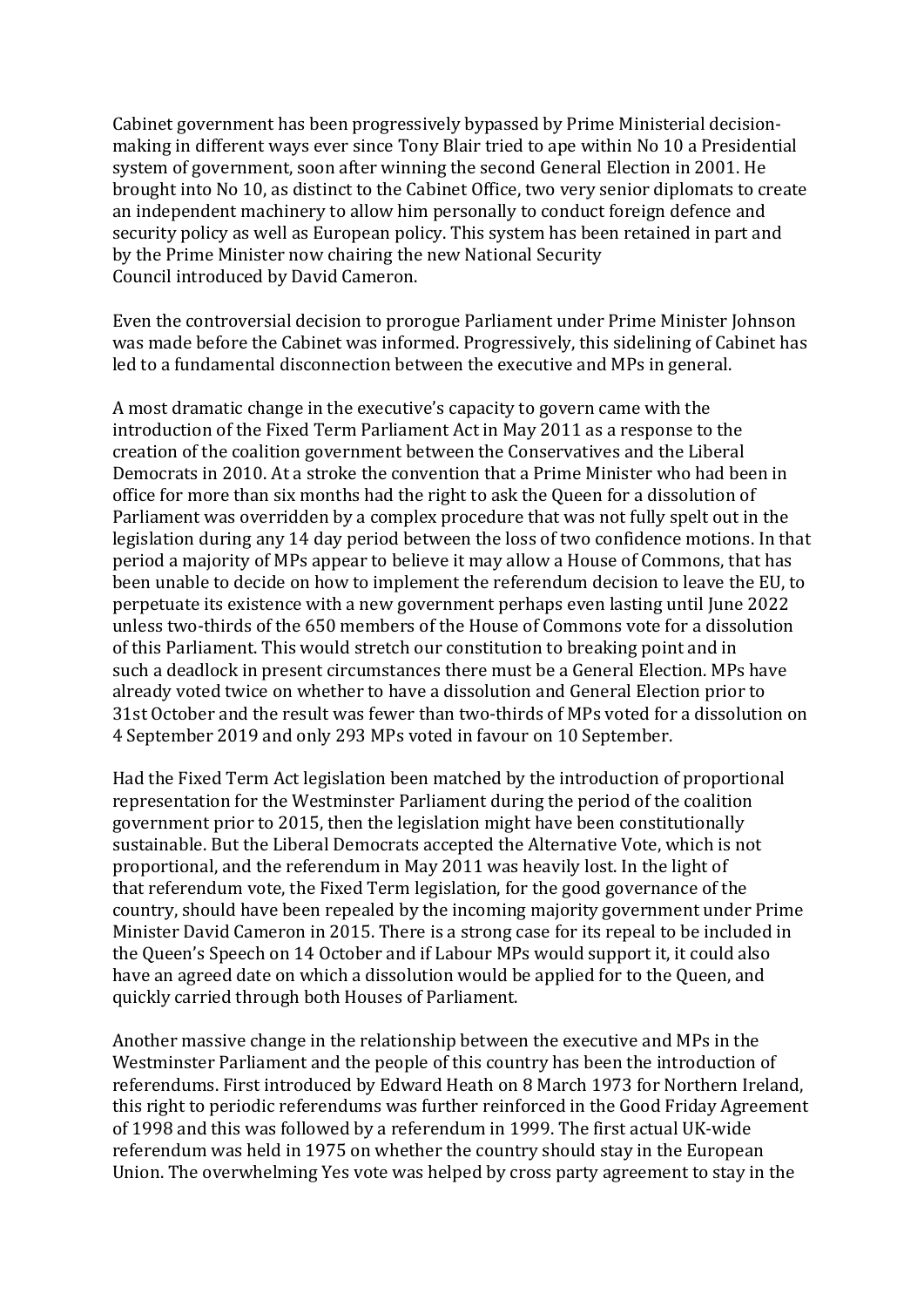EU but there was never any doubt that Prime Minister Wilson would have remained in office to implement leaving the EU if the electorate had decided otherwise. Other referendums followed on devolution to Scotland, Wales and Northern Ireland, and then on Scottish independence. City Mayoralties in various UK cities, were introduced and in ALL cases the results were respected by the Westminster Parliament.

Even as recently as the 2017 General Election, it should not be forgotten that all three of the UK-wide major parties - Conservative, Labour and Liberal - fought on the basis that they would respect the 2016 judgement of the people's decision to withdraw from the EU. Since then there has been a gathering constitutional crisis where many MPs have shown, in their actions if not in some cases also in their words, a readiness to block the electorate's decision in the referendum on the EU.

There is a commonsense conclusion from the Supreme Court decision in September that the government should have been franker in admitting that the Queen's Speech was not their only motivation and the Supreme Court should have been given arguments that both the 'Cooper/Letwin' and the 'Benn' Acts were destructive of good governance.

The UK executive has had, over many centuries, powers in relation to Treaty negotiations to preserve the confidentiality of their negotiating position, to trade positions around difficult compromises and settle on an overall deal without the interference of Parliament in the negotiating process. But the Supreme Court is not like the US Supreme Court; it does not have the power to 'strike down' the 'Benn' Act. It is the last Act which is the law and our Supreme Court does not have the power to declare an Act of Parliament illegal. The US Supreme Court does have that power as does the French Constitutional Court. For this reason, it is fanciful talk to say we can ignore the 'Benn' Act. We have to circumvent it with another legal way of leaving the EU and what I propose is, I believe, the ONLY way.

Even though under 'Benn's' European Union (Withdrawal) (No 2) Act 2019 ordering the Prime Minister to write asking for an extension of Article 50 in the event of no agreement on the 19th October, when it may be clear to the UK government and even the 27 EU governments that there is no realistic chance of reaching an Agreement under Article 50, the UK has to send the letter. If the 27 EU countries were wise they would in this situation refuse any extension request, and accept the UK's intention to leave the EU under the EEAA and cooperate with the UK on this new transitional exit that would be to the mutual advantage of all countries in the EEAA.

Now that some, but hopefully few, political decisions made by the executive are going to be justiciable in future we will, as a people in the UK, have to reconsider many delicate and difficult decisions relating to our existing UK constitution.

1. Do we need, as I suspect we do, a new Act of Union Bill? If so, a draft Bill called the Act of Union is before the House of Lords but has not yet had a Second Reading. It is a serious piece of potential legislation worth careful study.

2. Do we need, as I believe we do, a new second Chamber with representation of the four national people that make up the UK? If so, the Act of Union has in Part 7 two options in it, abolition or restructuring of the Lords. Direct elections for any Second